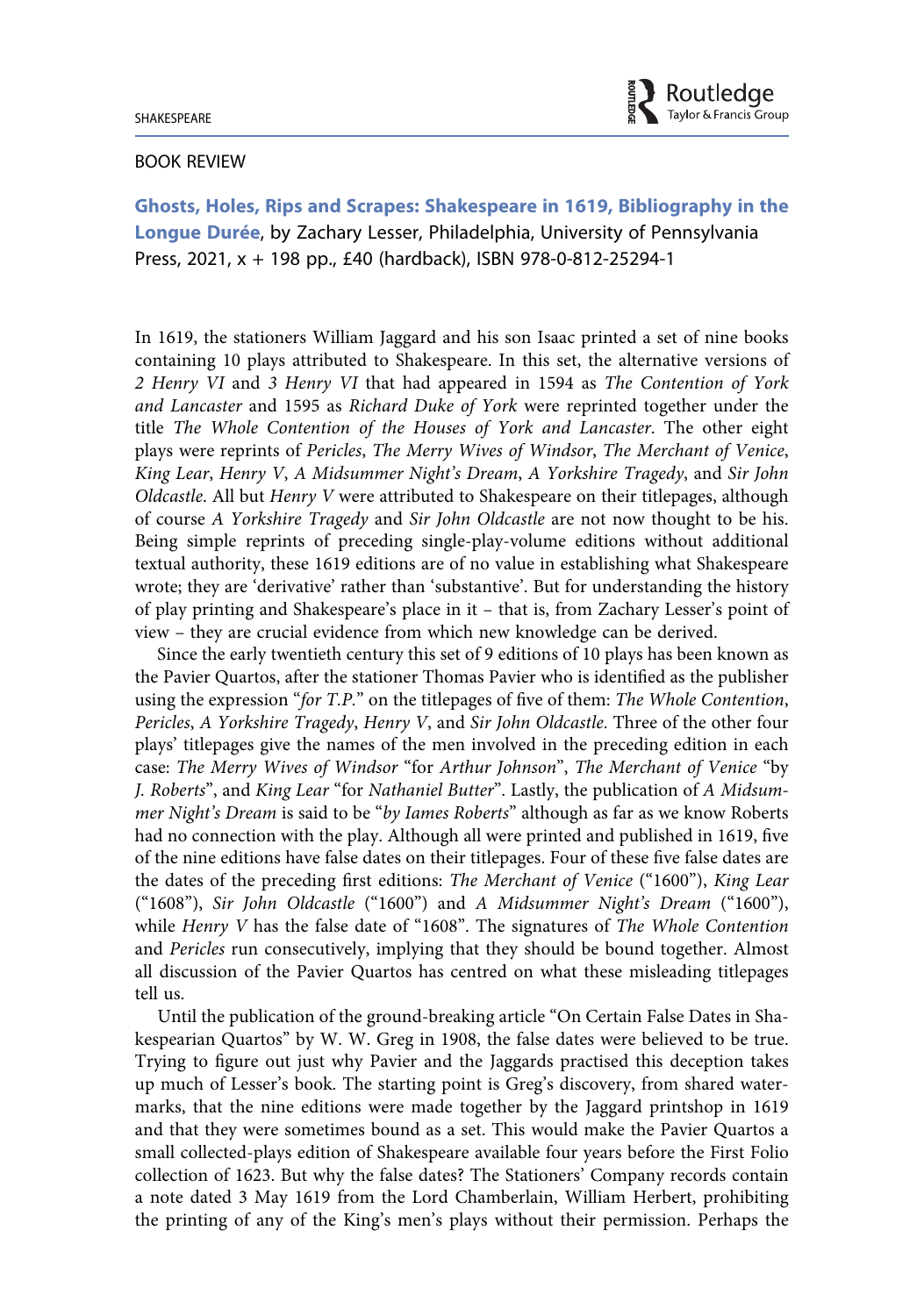playing company learnt of the Pavier Quartos project and sought to prevent it, possibly because they were already planning the much larger collection (dedicated to William Herbert and his brother Philip) that became the 1623 Folio.

Lesser's book builds upon an essay he co-authored in 2015 with Peter Stallybrass that delivered the extraordinary news that the Pavier Quartos was not a single-author collection at all: Thomas Heywood's play A Woman Killed with Kindness was routinely bound into the set at the point of sale. The evidence came from the methods for bookbinding, and now Lesser adds new evidence concerning what he calls 'ghosting'. This is where the inked image of one page is transferred to another page that is pressing against it, via a chemical reaction between the linseed oil of the ink on the first page and the acidic paper of the second page. This transfer tells us which pages spent time being tightly pressed against which other pages, and hence which books were bound together. Many of the surviving individual Pavier Quartos are thus shown by Lesser to have been bound with other Pavier Quartos. He plausibly argues that this binding is most likely to have occurred in 1619 and not subsequently.

Lesser surveys recent accounts of the Pavier Quartos from Andrew Murphy, Lukas Erne, Cyndia Susan Clegg, James J. Marino and Sonia Massai, the last of whom pointed out that even the plays Pavier had the rights to have false dates, which is hard to understand. According to Massai, the false dates are meant to give the impression of "scattered old editions" (30), brought together for the discerning book buyer, and to whet the public appetite for the forthcoming 1623 Folio. If so, the Jaggards as printers of the Folio were in on this plan. Lesser sketches Marino's alternative theory that the collection's purpose was to assert that publishers' rights trumped playing companies' rights. Thus, Pavier put Shakespeare's name on Sir John Oldcastle in order to insist that no matter what authorial distinctions the players might make, say between Oldcastle and Henry V, a stationer's rights pertained to a story in all its tellings

Cyndia Susan Clegg even went as far as claiming that the false dates on the Pavier Quartos' titlepages are not really false but rather they intentionally and accurately reflect the original dates of publication (with the exception of the slip of "1608" for 1600 on the Henry V titlepage) and the titlepages likewise credit the original publishers. Thus, according to Clegg, all they do is assert the rights of Jaggard, Pavier, Johnson, and Butter to print these plays and the plan was to force the players into letting the Jaggards and Blount have the plays they needed to put together the First Folio. As Lesser points out, this is a bizarre hypothesis: a publisher putting a year other than the present one and a name other than his own on a titlepage was clearly "subterfuge" not standard practice (31).

Lesser convincingly shows the inadequacy of existing accounts of the Pavier Quartos, all written before his discovery that Heywood's play was routinely part of the collection. His book is built on the examination of over 300 copies of the Pavier Quartos, most now separately bound as individual plays, which represent over 90% of all those that remain. From physical evidence, he is able to tell which were once bound with others, and so reconstruct 19 sets. Unfortunately, the new physical evidence does not go far to solving the mysteries of these editions. Indeed, in some ways, it only adds to them. As well as the 'ghosts' of transferred images and "holes" from binding, Lesser explores the "rips and scrapes" that the titlepage dates on several copies were subjected to after printing, and he finds no explanation that completely satisfies him.

What can confidently be said after Lesser's investigation? He argues that we should call them the Jaggard Quartos, not the Pavier Quartos, as the Jaggards were more clearly behind the whole thing. It was not purely a Shakespearian collection: uniquely for a publisher-made collection, which are otherwise always authorial, some of the bound